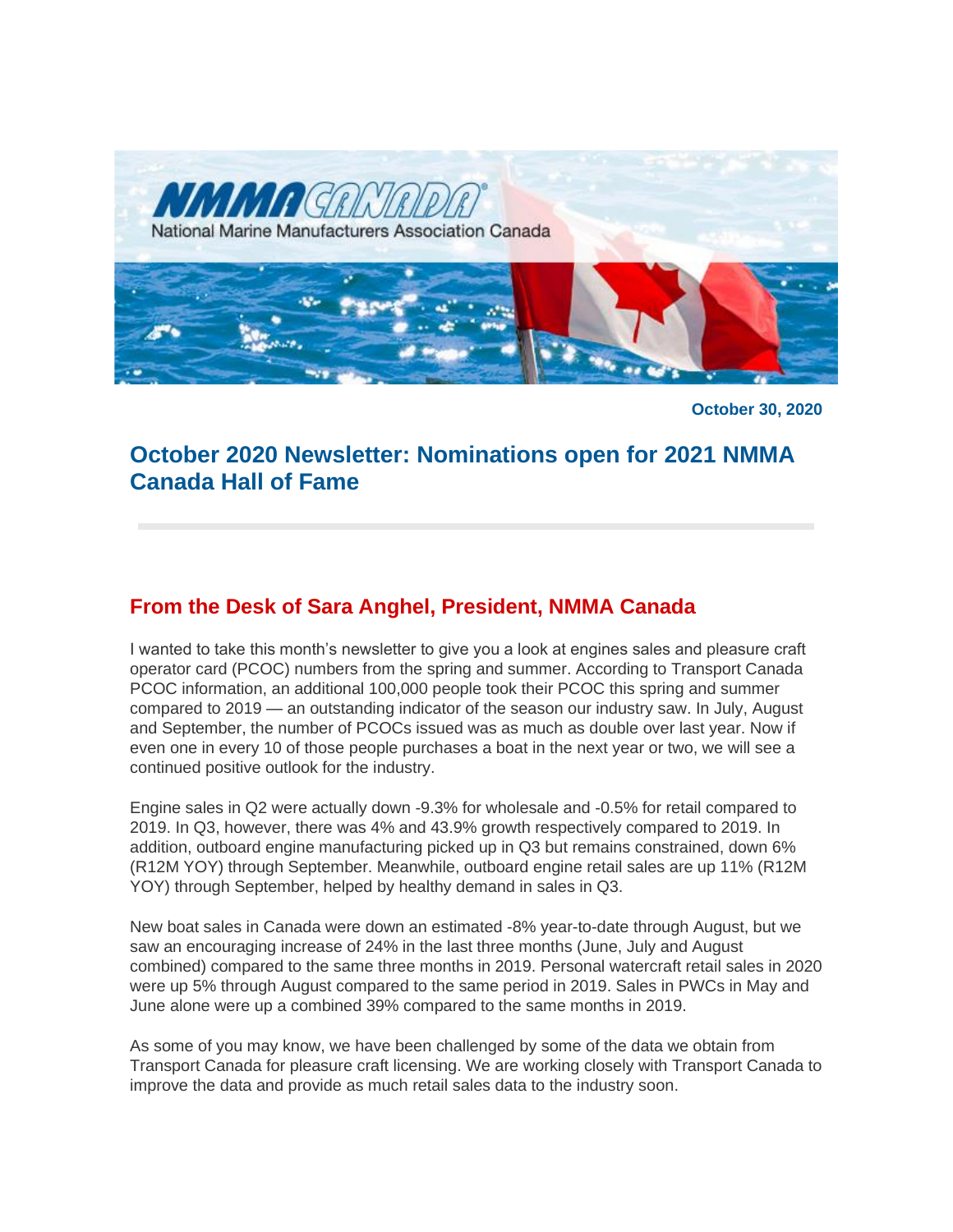While, unfortunately we will not see each other this January at TIBS, I wanted to let you know that it is NMMA Canada's intention to host a short virtual industry event to connect us all and provide you more relevant market intelligence.

### **Federal update — government enhances business relief programs as country deals with second wave of COVID-19**

Earlier this month, the federal government released its plan to continue helping businesses that are suffering losses due to the pandemic. The announcement included:

- A new commercial rent subsidy of up to 65% that will go directly to tenants. The subsidy would be in effect until June 2021 and be retroactive to September 27, 2020. Businesses would need to show a revenue drop to qualify for funding
- An extension of the **[Canada Emergency Wage Subsidy](https://www.canada.ca/en/revenue-agency/services/subsidy/emergency-wage-subsidy.html)** to June 2021
- An expanded **[Canada Emergency Business Account \(CEBA\)](https://ceba-cuec.ca/)** that would allow businesses to access an additional \$20,000 interest-free loan, on top of the original \$40,000 CEBA loan. Half (\$10,000) of this new financing would be forgivable if repaid by December 31, 2022. The application deadline for CEBA is being extended to December 31, 2020

The government will need to pass legislation to bring in these enhanced programs. Please consult the links above for the latest updates.

### **2021 NMMA Canada Hall of Fame — Call For Nominations**

Nominations are now being accepted for the 2021 National Marine Manufacturers Association (NMMA) Canada Hall of Fame. Inductees in the NMMA Canada Hall of Fame include those who have, or those who continue to, generate substantial and lasting contributions toward the advancement of the marine industry. The due date for nominations is December 1, 2020. The 2021 NMMA Canada Hall of Fame inductee will be announced virtually in January at the NMMA Canada State of the Industry event.

"The NMMA Canada Hall of Fame is the Association's highest honour and a way to recognize the significant contributions to recreational boating by one of our industry leaders," said Sara Anghel, President of NMMA Canada. "The boating industry plays a significant role in Canadian recreation and our national economy — we are proud to be able to showcase the dedication and innovation of one of our boating leaders each year and put a spotlight on our industry."

To nominate an individual for the 2021 NMMA Canada Hall of Fame, please fill out the nomination form **[here](http://nmma.net/assets/cabinets/Cabinet486/Hall%20of%20Fame%20Application%20Canada%202020-21.pdf)** and email it to Sara Anghel at **[sanghel@nmma.org](mailto:sanghel@nmma.org)**. To be eligible to submit a nomination, one must be an active member of NMMA.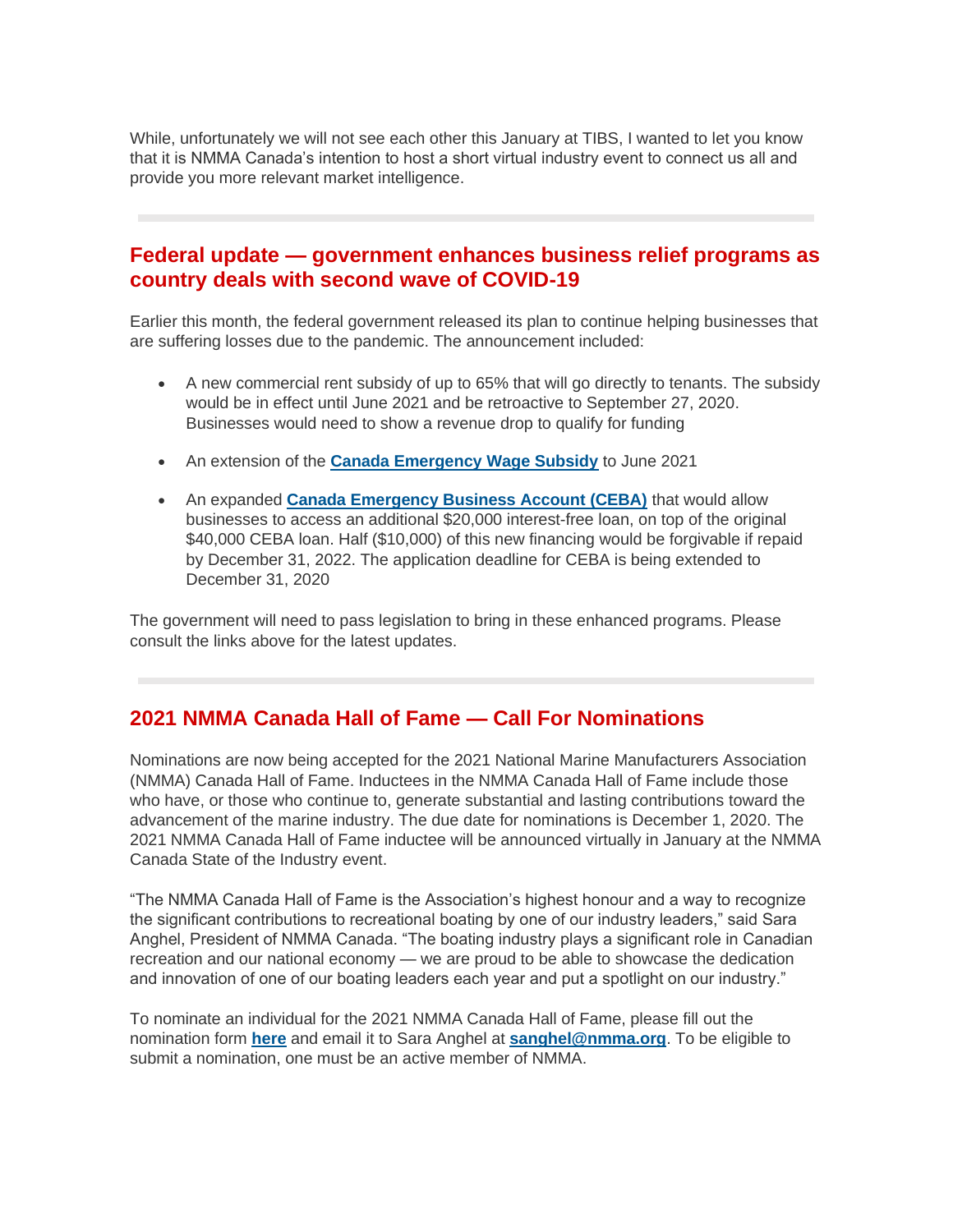## **Transport Canada survey on PFD/lifejacket usage**

Transport Canada's Office of Boating Safety is currently conducting an online survey on PFD/lifejacket usage that is targeted at recreational boaters. The survey data will be used to inform future Transport Canada policy and public outreach related to boater safety. We encourage you to take the survey to ensure a wide range of boater opinions are reflected.

The survey, which is open until December 31, 2020, can be accessed through the links below:

English: **<https://www.surveymonkey.ca/r/2XRC2RD>** French: **<https://www.surveymonkey.ca/r/2XRC2RD?lang=fr>**

## **Watch Now: ICOMIA World Marinas Conference (WMC) Industry Reconnect webinar series**

Over the past few weeks, ICOMIA has been hosting webinars with industry experts to cover issues of concern for marinas. Topics have included: state of the industry around the globe; boating and tourism with COVID-19; technology looking forward; and vision of change. Most pertinently, these useful sessions are 100% free to watch — please visit **<https://www.icomia.org/wmc-industryreconnect>** to see the speaker lineup and watch the webinar recordings.

## **Upcoming Events: Metstrade Connect and U.S. Department of Commerce virtual demonstration**

Mark your calendars: following the cancellation of this year's METS in Amsterdam, METSTRADE will be hosting a 'METSTRADE Connect' virtual event on December 10, 2020. This event will provide marine industry professionals with high-quality content focused on innovation and sustainability. Registration will open on November 1st — please keep an eye on **<https://www.metstrade.com/>** for more info.

The U.S. Department of Commerce is hosting a virtual demonstration event that will showcase two American suppliers — Hydro-Shield and HydroHoist Boat Lifts — to Canadian marinas, wholesale distributors, dealers, and dock builders. The event will be held on Tuesday, December 1st at 1:30pm EST on Microsoft Teams. Each company will present for 20 minutes followed by a 5-minute Q&A. If you are interested in participating, please email **[Luz.Betancur@trade.gov](mailto:Luz.Betancur@trade.gov)** to register.